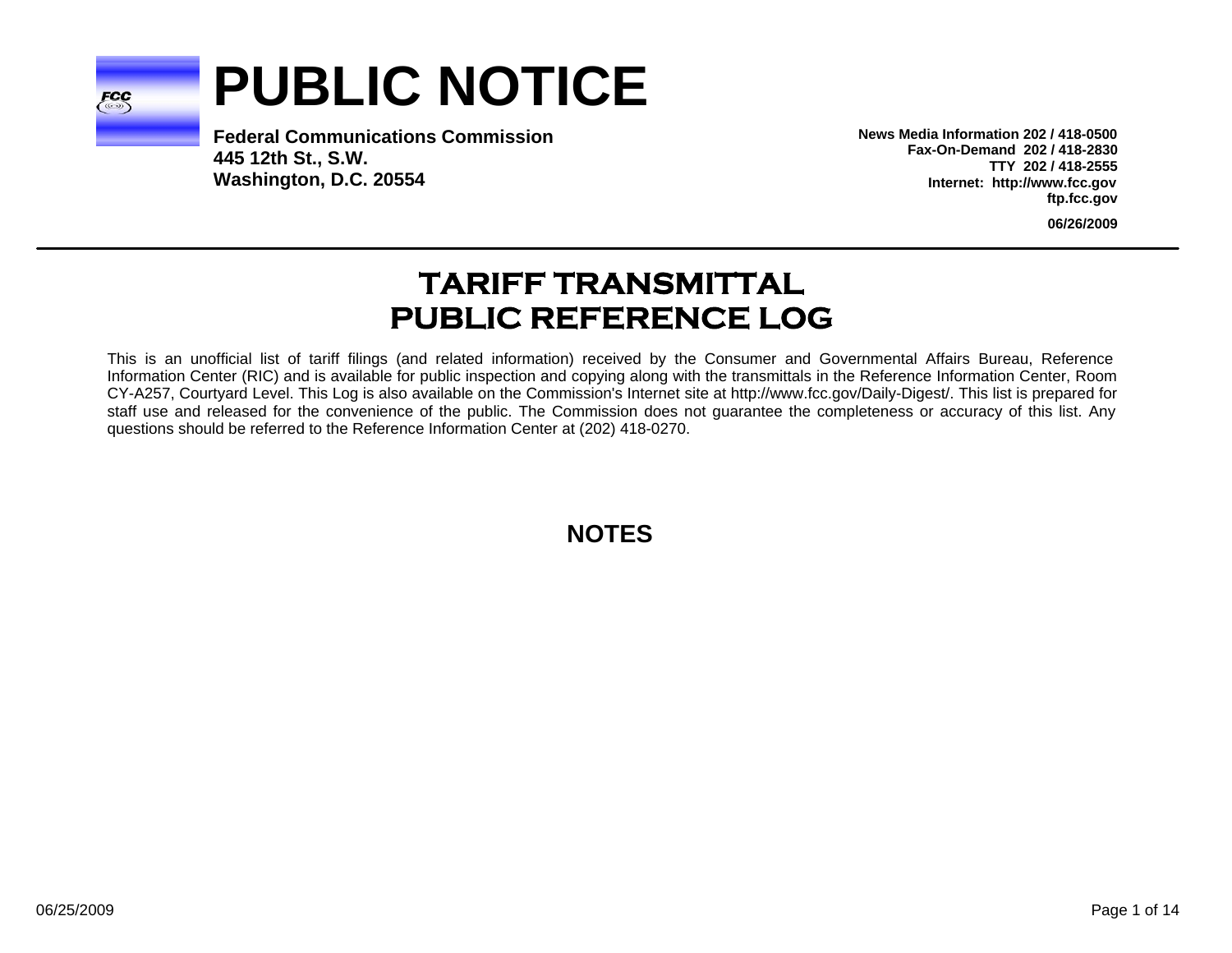| <b>ISSUED</b> | <b>CARRIER</b>                                       | FILING # TRANS # FCC # |      |                | EFF DATE # DISKS # CDS # PAGES NTC 61.38 61.49 PUS PET DUE |   |              |             |   |            |                | S. P. # |
|---------------|------------------------------------------------------|------------------------|------|----------------|------------------------------------------------------------|---|--------------|-------------|---|------------|----------------|---------|
|               | 06/16/2009 ALASKA COMMUNICATIONS SYSTEMS HOLDINGS, I | $\overline{1}$         | 1    | $\overline{1}$ | 07/01/2009                                                 | 1 | 15           | 0           | 0 |            | JWL 06/23/2009 |         |
|               | <b>SYNOPSIS</b><br>ACS Companies FCC No. Tariff      |                        |      |                |                                                            |   |              |             |   |            |                |         |
| <b>ISSUED</b> | <b>CARRIER</b>                                       | FILING # TRANS # FCC # |      |                | EFF DATE # DISKS # CDS # PAGES NTC 61.38 61.49 PUS PET DUE |   |              |             |   |            |                | S. P. # |
|               | 06/16/2009 ALLIANCE COMMUNICATIONS COOPERATIVE       | $\mathbf{1}$           | 12   | N/A            | 06/17/2009                                                 | 1 | $\mathbf{1}$ | 0           | 0 | <b>RLS</b> |                |         |
|               | <b>SYNOPSIS</b><br>Amended Transmittal Letter.       |                        |      |                |                                                            |   |              |             |   |            |                |         |
| <b>ISSUED</b> | <b>CARRIER</b>                                       | FILING # TRANS # FCC # |      |                | EFF DATE # DISKS # CDS # PAGES NTC 61.38 61.49 PUS PET DUE |   |              |             |   |            |                | S. P. # |
|               | 06/16/2009 AMERITECH SERVICES                        | 1                      | 1698 | $\overline{2}$ | 07/01/2009                                                 | 1 | 15           | $\mathbf 0$ | 0 |            | RLS 06/23/2009 |         |
|               | <b>SYNOPSIS</b><br>2009 Annual Access Tariff Filing. |                        |      |                |                                                            |   |              |             |   |            |                |         |
| <b>ISSUED</b> | <b>CARRIER</b>                                       | FILING # TRANS # FCC # |      |                | EFF DATE # DISKS # CDS # PAGES NTC 61.38 61.49 PUS PET DUE |   |              |             |   |            |                | S. P. # |
|               | 06/16/2009 BELLSOUTH L.D., INC.                      | $\mathbf{1}$           | 1179 | $\overline{1}$ | 07/01/2009                                                 | 1 | 15           | 0           | 0 | VJ         | 06/23/2009     |         |
|               | <b>SYNOPSIS</b><br>2009 Annual Access Tariff Filing. |                        |      |                |                                                            |   |              |             |   |            |                |         |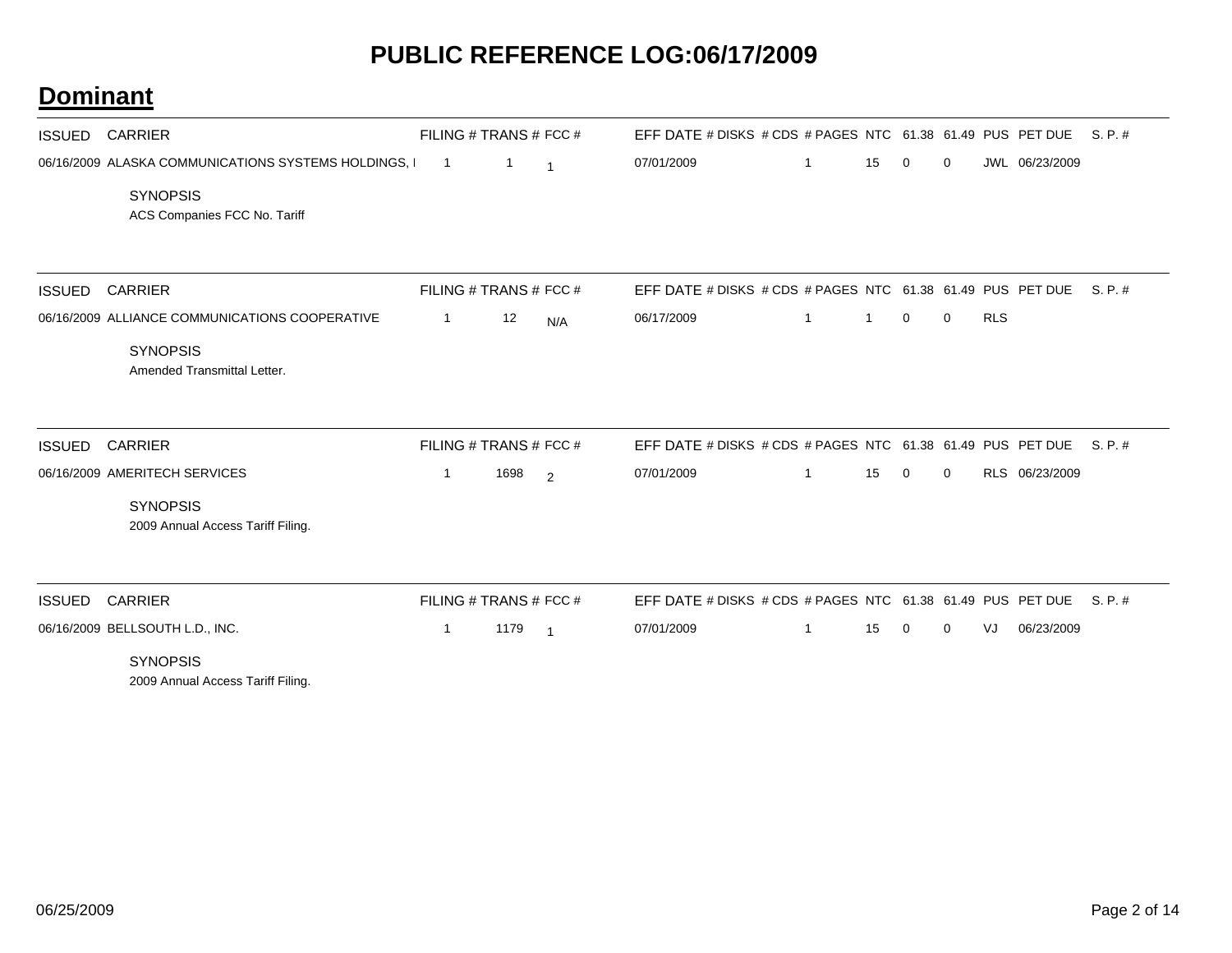| <b>ISSUED</b> | <b>CARRIER</b>                                                                     | FILING # TRANS # FCC # |    |                                  | EFF DATE # DISKS # CDS # PAGES NTC 61.38 61.49 PUS PET DUE |              |    |             |             |                | S. P. # |
|---------------|------------------------------------------------------------------------------------|------------------------|----|----------------------------------|------------------------------------------------------------|--------------|----|-------------|-------------|----------------|---------|
|               | 06/16/2009 BROADBAND NETWORK GROUP LLC<br><b>SYNOPSIS</b><br><b>Access Service</b> | 1                      | 6  | $\overline{1}$                   | 07/01/2009                                                 | -1           | 15 | 0           | 0           | JWL 06/23/2009 |         |
| <b>ISSUED</b> | <b>CARRIER</b>                                                                     | FILING # TRANS # FCC # |    |                                  | EFF DATE # DISKS # CDS # PAGES NTC 61.38 61.49 PUS PET DUE |              |    |             |             |                | S. P. # |
|               | 06/16/2009 CENTURYTEL OPERATING COMPANIES                                          | $\mathbf{1}$           | 68 | $\overline{2}$<br>3              | 07/01/2009                                                 | 1            | 15 | $\mathbf 0$ | 0           | ENG 06/23/2009 |         |
|               | <b>SYNOPSIS</b><br>Annual Filing 2009                                              |                        |    |                                  |                                                            |              |    |             |             |                |         |
| <b>ISSUED</b> | <b>CARRIER</b>                                                                     | FILING # TRANS # FCC # |    |                                  | EFF DATE # DISKS # CDS # PAGES NTC 61.38 61.49 PUS PET DUE |              |    |             |             |                | S. P. # |
|               | 06/16/2009 CENTURYTEL OPERATING COMPANIES                                          | $\mathbf{1}$           | 69 | $\overline{1}$<br>$\overline{7}$ | 07/01/2009                                                 | $\mathbf{1}$ | 15 | $\mathbf 0$ | 0           | ENG 06/23/2009 |         |
|               | <b>SYNOPSIS</b><br>Price Cap Conversion                                            |                        |    |                                  |                                                            |              |    |             |             |                |         |
| <b>ISSUED</b> | <b>CARRIER</b>                                                                     | FILING # TRANS # FCC # |    |                                  | EFF DATE # DISKS # CDS # PAGES NTC 61.38 61.49 PUS PET DUE |              |    |             |             |                | S. P. # |
|               | 06/16/2009 CHARITON VALLEY<br><b>SYNOPSIS</b><br><b>Tariff Cancellation</b>        | $\mathbf{1}$           | 14 | $\overline{1}$                   | 07/01/2009                                                 | $\mathbf{1}$ | 15 | $\mathbf 0$ | $\mathbf 0$ | JWL 06/23/2009 |         |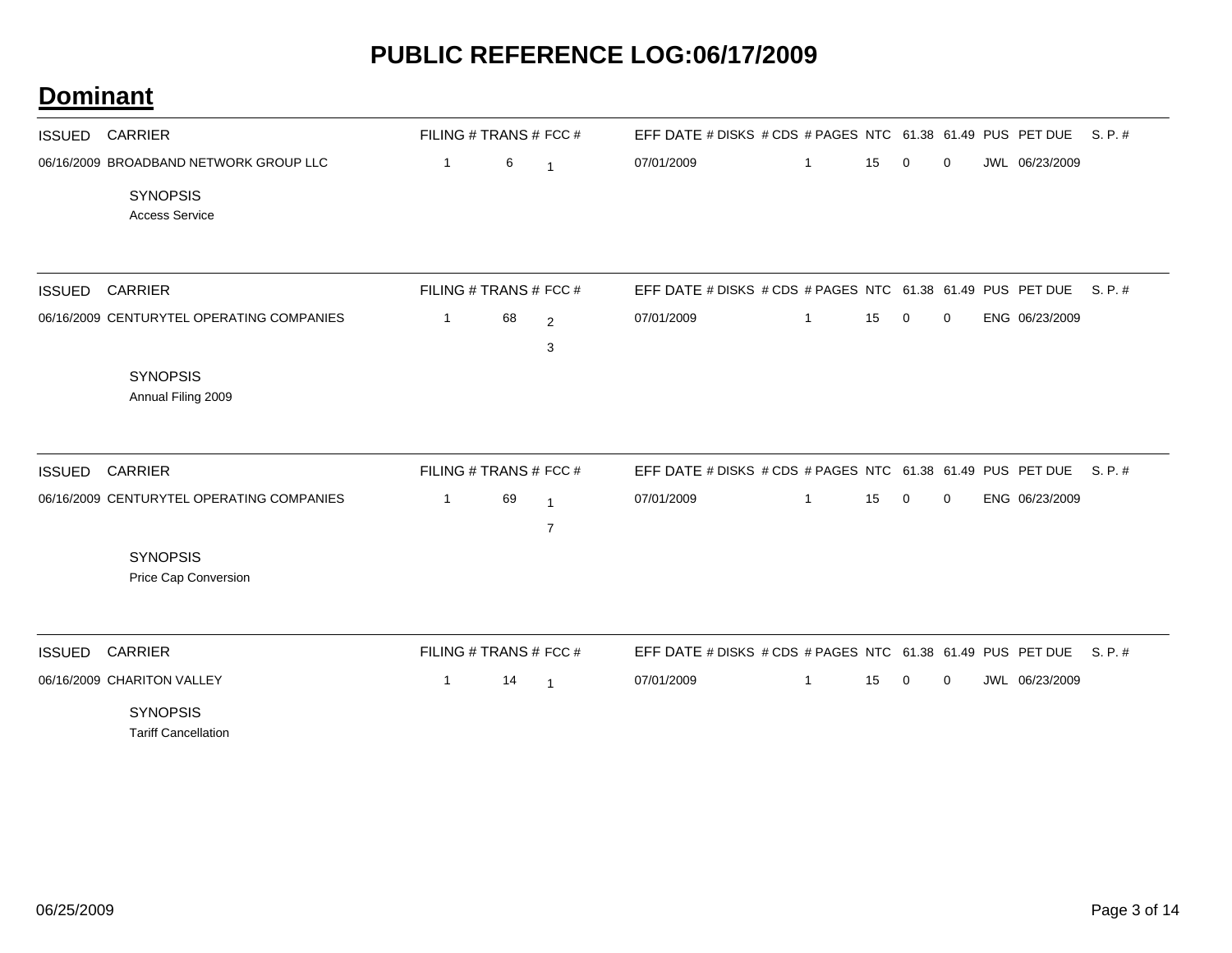| <b>ISSUED</b> | <b>CARRIER</b>                                                           | FILING # TRANS # FCC # |     |                | EFF DATE # DISKS # CDS # PAGES NTC 61.38 61.49 PUS PET DUE |   |    |             |             |    |                | S.P.#   |
|---------------|--------------------------------------------------------------------------|------------------------|-----|----------------|------------------------------------------------------------|---|----|-------------|-------------|----|----------------|---------|
|               | 06/16/2009 CHILLICOTHE TELEPHONE COMPANY                                 | 1                      | 92  | $\overline{1}$ | 07/01/2009                                                 | 1 | 15 | 0           | 0           | VJ | 06/23/2009     |         |
|               | <b>SYNOPSIS</b><br><b>Interstate Access Tariff Revisions</b>             |                        |     |                |                                                            |   |    |             |             |    |                |         |
| <b>ISSUED</b> | <b>CARRIER</b>                                                           | FILING # TRANS # FCC # |     |                | EFF DATE # DISKS # CDS # PAGES NTC 61.38 61.49 PUS PET DUE |   |    |             |             |    |                | S. P. # |
|               | 06/16/2009 CINCINNATI BELL TELEPHONE                                     | $\mathbf{1}$           | 92  | $\overline{1}$ | 07/01/2009                                                 | 1 | 1  | 0           | 0           |    | SCF 06/23/2009 |         |
|               | <b>SYNOPSIS</b><br>Cincinnati Bell Telephone's 2009 Annual Access Filing |                        |     |                |                                                            |   |    |             |             |    |                |         |
| <b>ISSUED</b> | <b>CARRIER</b>                                                           | FILING # TRANS # FCC # |     |                | EFF DATE # DISKS # CDS # PAGES NTC 61.38 61.49 PUS PET DUE |   |    |             |             |    |                | S.P.#   |
|               | 06/16/2009 CITIZENS COMMUNICATIONS CO.                                   | 1                      | 184 | $\overline{1}$ | 07/01/2009                                                 | 1 | 15 | $\mathbf 0$ | $\mathbf 0$ |    | RLS 06/23/2009 |         |
|               | <b>SYNOPSIS</b><br>2009 Annual Access Tariff Filing.                     |                        |     |                |                                                            |   |    |             |             |    |                |         |
| <b>ISSUED</b> | <b>CARRIER</b>                                                           | FILING # TRANS # FCC # |     |                | EFF DATE # DISKS # CDS # PAGES NTC 61.38 61.49 PUS PET DUE |   |    |             |             |    |                | S. P. # |
|               | 06/16/2009 CITY OF BROOKINGS (SD)                                        | 1                      | 18  | 2              | 07/01/2009                                                 | 1 | 15 | 0           | 0           |    | LJB 06/23/2009 |         |
|               | <b>SYNOPSIS</b><br>2009 Annual Access Tariff Filing.                     |                        |     |                |                                                            |   |    |             |             |    |                |         |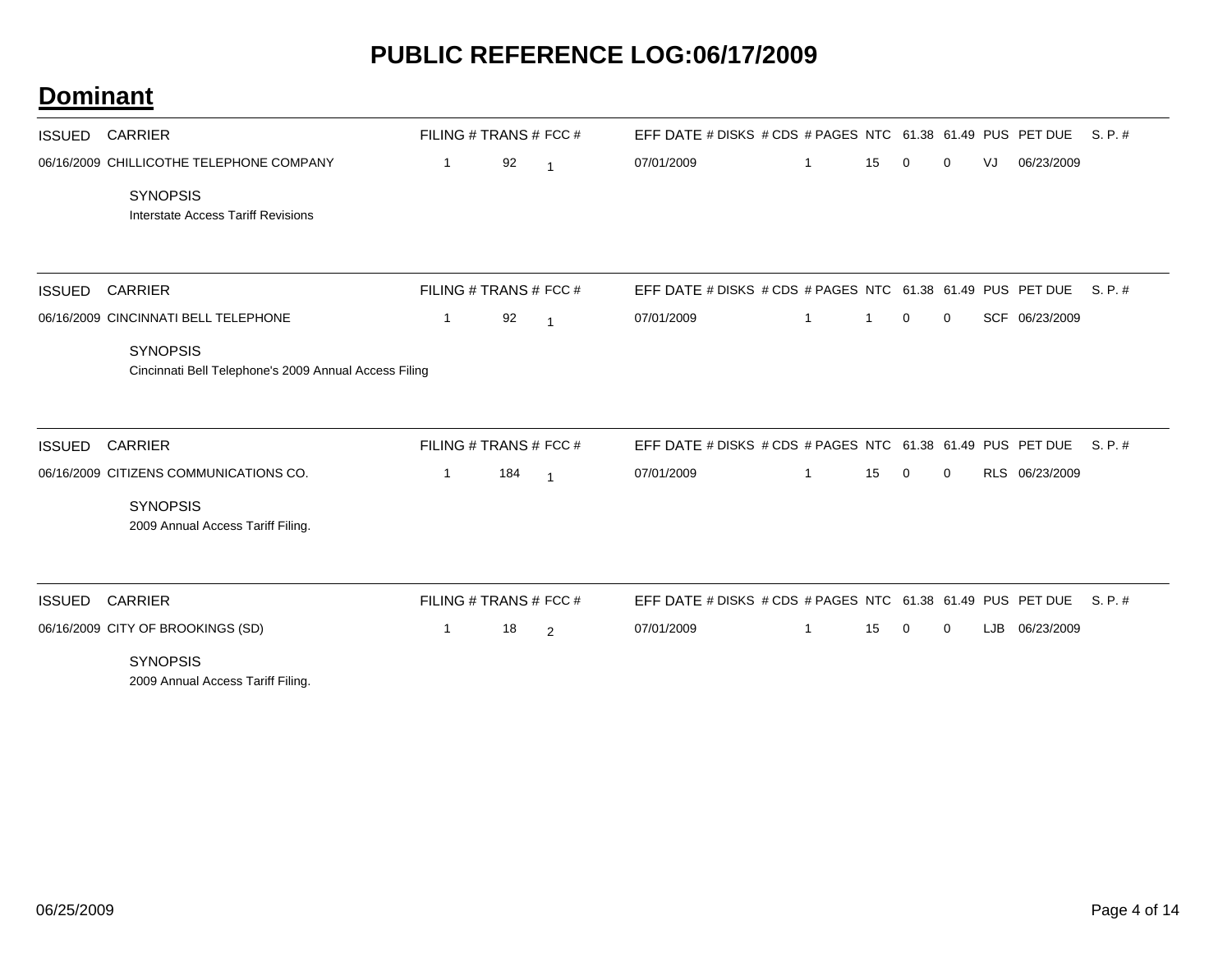| <b>ISSUED</b> | <b>CARRIER</b>                                    |                        | FILING # TRANS # FCC # |                | EFF DATE # DISKS # CDS # PAGES NTC 61.38 61.49 PUS PET DUE         |             |              |             |              |            |                | S.P.#   |
|---------------|---------------------------------------------------|------------------------|------------------------|----------------|--------------------------------------------------------------------|-------------|--------------|-------------|--------------|------------|----------------|---------|
|               | 06/16/2009 COLUMBUS TELEPHONE COMPANY             | $\mathbf{1}$           | 15                     | $\overline{1}$ | 07/01/2009                                                         | 1           | 15           | 0           | 0            | VJ         | 06/23/2009     |         |
|               | <b>SYNOPSIS</b>                                   |                        |                        |                |                                                                    |             |              |             |              |            |                |         |
|               |                                                   |                        |                        |                |                                                                    |             |              |             |              |            |                |         |
|               |                                                   |                        |                        |                |                                                                    |             |              |             |              |            |                |         |
| <b>ISSUED</b> | <b>CARRIER</b>                                    |                        | FILING # TRANS # FCC # |                | EFF DATE # DISKS # CDS # PAGES NTC 61.38 61.49 PUS PET DUE S. P. # |             |              |             |              |            |                |         |
|               | 06/16/2009 CONSOLIDATED COMMUNICATIONS COMPANIES  | -1                     |                        | N/A            | 06/17/2009                                                         | $\mathbf 1$ | $\mathbf{1}$ | $\mathbf 0$ | $\mathbf{0}$ | <b>RLS</b> |                |         |
|               | <b>SYNOPSIS</b>                                   |                        |                        |                |                                                                    |             |              |             |              |            |                |         |
|               | <b>Annual Access Filing</b>                       |                        |                        |                |                                                                    |             |              |             |              |            |                |         |
|               |                                                   |                        |                        |                |                                                                    |             |              |             |              |            |                |         |
| <b>ISSUED</b> | <b>CARRIER</b>                                    | FILING # TRANS # FCC # |                        |                | EFF DATE # DISKS # CDS # PAGES NTC 61.38 61.49 PUS PET DUE         |             |              |             |              |            |                | S. P. # |
|               | 06/16/2009 CONSORTIA CONSULTING                   | $\mathbf{1}$           | 5                      | $\overline{1}$ | 07/01/2009                                                         | 1           | 15           | $\mathbf 0$ | 0            | VJ         | 06/23/2009     |         |
|               | <b>SYNOPSIS</b>                                   |                        |                        |                |                                                                    |             |              |             |              |            |                |         |
|               | <b>Tariff Revision</b>                            |                        |                        |                |                                                                    |             |              |             |              |            |                |         |
|               |                                                   |                        |                        |                |                                                                    |             |              |             |              |            |                |         |
| <b>ISSUED</b> | <b>CARRIER</b>                                    | FILING # TRANS # FCC # |                        |                | EFF DATE # DISKS # CDS # PAGES NTC 61.38 61.49 PUS PET DUE         |             |              |             |              |            |                | S. P. # |
|               | 06/16/2009 EAST ASCENSION TELEPHONE COMPANY, INC. | $\overline{1}$         | 15                     | $\overline{1}$ | 07/01/2009                                                         |             | 15           | $\mathbf 0$ | $\mathbf 0$  |            | JWL 06/23/2009 |         |
|               | <b>SYNOPSIS</b>                                   |                        |                        |                |                                                                    |             |              |             |              |            |                |         |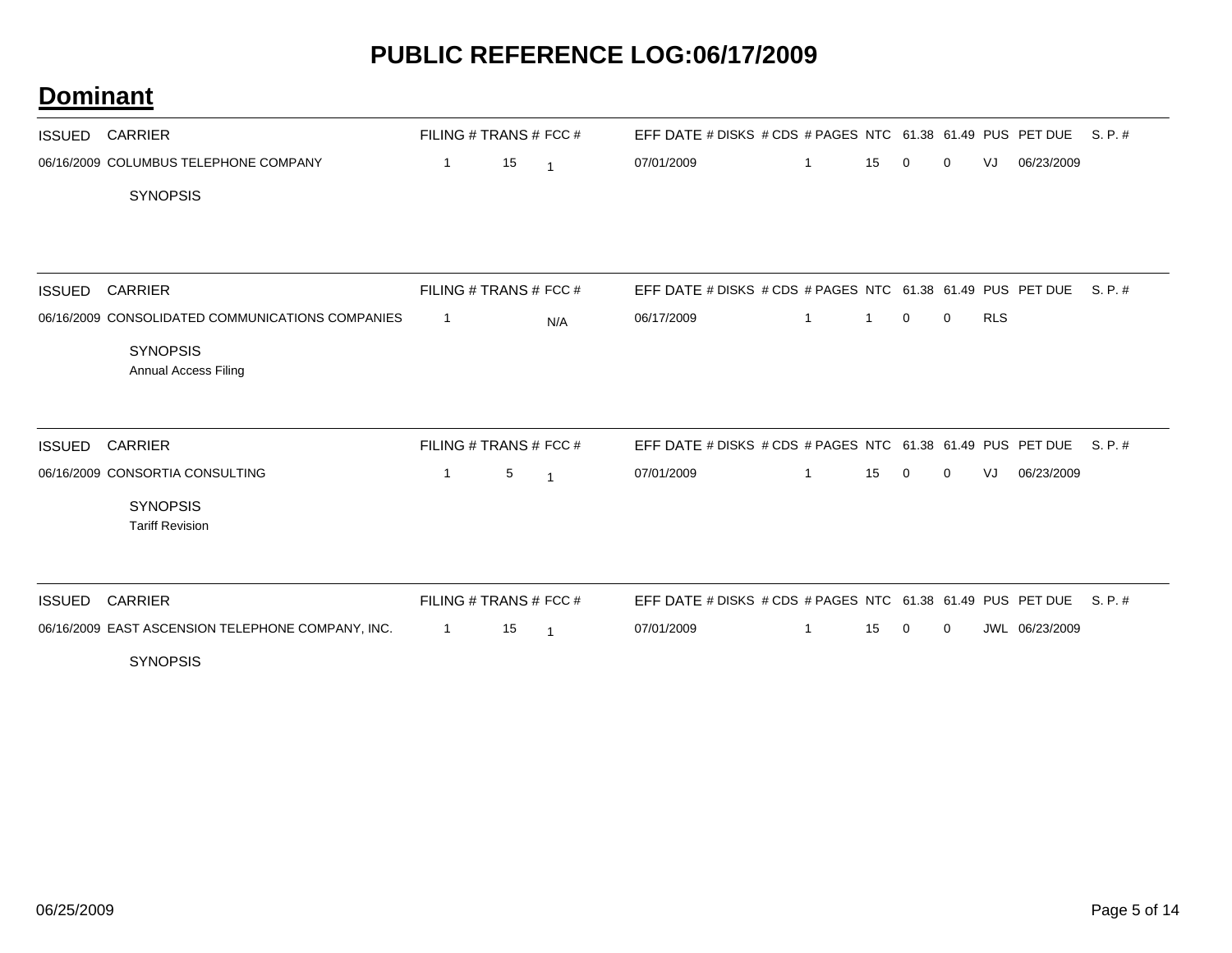| <b>ISSUED</b> | <b>CARRIER</b>                                                                       |                | FILING # TRANS # FCC # |                | EFF DATE # DISKS # CDS # PAGES NTC 61.38 61.49 PUS PET DUE |              |    |             |             |                | S. P. #  |
|---------------|--------------------------------------------------------------------------------------|----------------|------------------------|----------------|------------------------------------------------------------|--------------|----|-------------|-------------|----------------|----------|
|               | 06/16/2009 EMBARQ LOCAL OPERATING COMPANIES                                          | $\overline{1}$ | 71                     | $\overline{1}$ | 07/01/2009                                                 | $\mathbf{1}$ | 15 | $\mathbf 0$ | 0           | RLS 06/23/2009 |          |
|               | <b>SYNOPSIS</b><br>Proposes rate adjustments in compliance with the 2009 TRP Notice. |                |                        |                |                                                            |              |    |             |             |                |          |
| <b>ISSUED</b> | <b>CARRIER</b>                                                                       |                | FILING # TRANS # FCC # |                | EFF DATE # DISKS # CDS # PAGES NTC 61.38 61.49 PUS PET DUE |              |    |             |             |                | S. P. #  |
|               | 06/16/2009 FARMERS MUTAL TELEPHONE COMPANY                                           | $\mathbf{1}$   | 4                      | $\overline{1}$ | 07/01/2009                                                 | $\mathbf{1}$ | 15 | $\mathbf 0$ | $\mathbf 0$ | SCF 06/23/2009 |          |
|               | <b>SYNOPSIS</b><br><b>Revised interstate Access Tariff</b>                           |                |                        |                |                                                            |              |    |             |             |                |          |
| <b>ISSUED</b> | <b>CARRIER</b>                                                                       |                | FILING # TRANS # FCC # |                | EFF DATE # DISKS # CDS # PAGES NTC 61.38 61.49 PUS PET DUE |              |    |             |             |                | S. P. #  |
|               | 06/16/2009 FRONTIER COMMUNICATIONS OF MN                                             | $\mathbf{1}$   | 89                     | $\overline{1}$ | 07/01/2009                                                 | $\mathbf{1}$ | 15 | $\mathbf 0$ | $\mathbf 0$ | SCF 06/23/2009 |          |
|               | <b>SYNOPSIS</b>                                                                      |                |                        |                |                                                            |              |    |             |             |                |          |
| <b>ISSUED</b> | <b>CARRIER</b>                                                                       |                | FILING # TRANS # FCC # |                | EFF DATE # DISKS # CDS # PAGES NTC 61.38 61.49 PUS PET DUE |              |    |             |             |                | $S.P.$ # |
|               | 06/16/2009 FRONTIER TELEPHONE OF ROCHESTER INC.                                      | -1             | 114                    | $\overline{1}$ | 07/01/2009                                                 | 1            | 15 | 0           | 0           | JWL 06/23/2009 |          |
|               | <b>SYNOPSIS</b>                                                                      |                |                        |                |                                                            |              |    |             |             |                |          |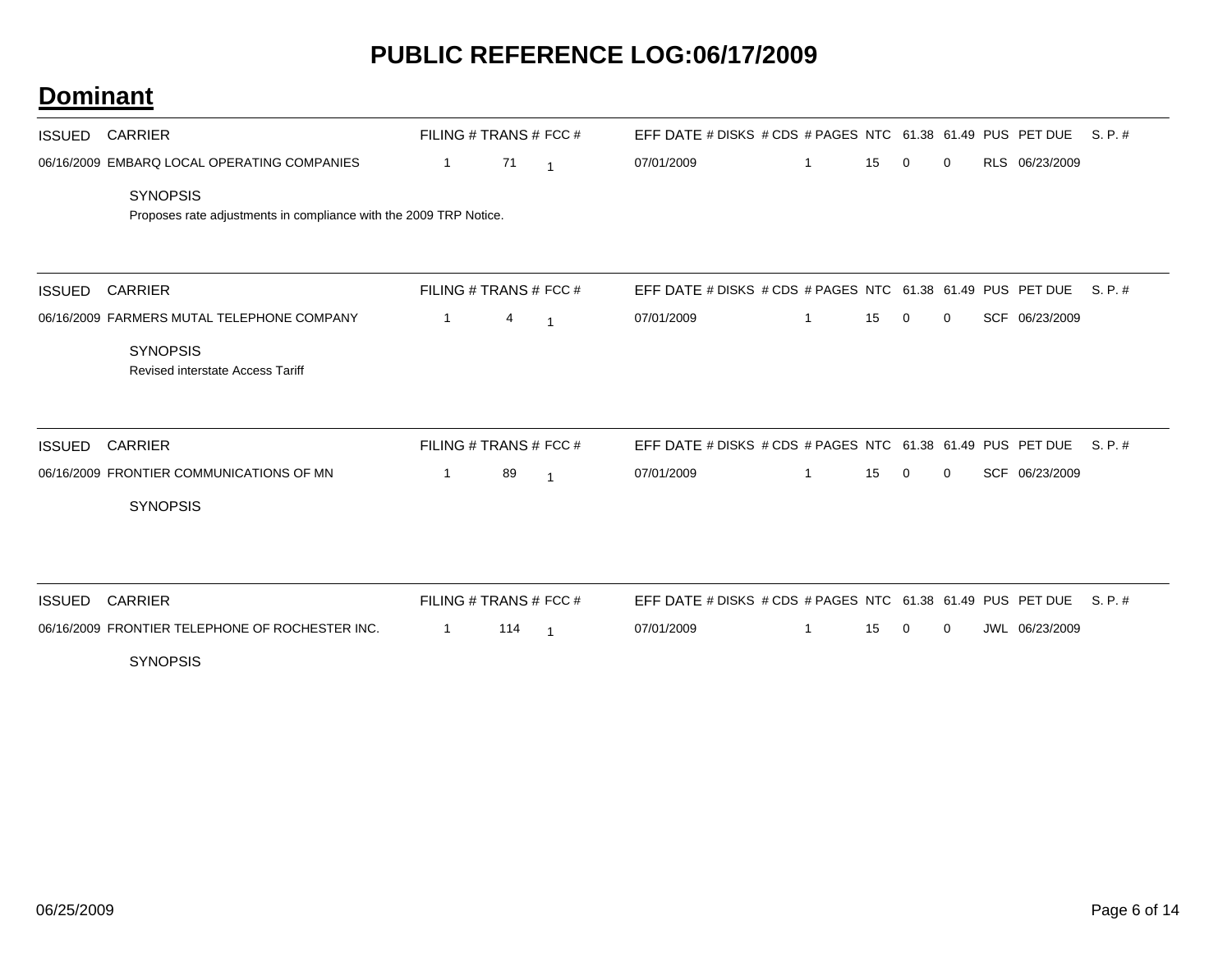| <b>ISSUED</b> | <b>CARRIER</b>                                                | FILING # TRANS # FCC # |     |                | EFF DATE # DISKS # CDS # PAGES NTC 61.38 61.49 PUS PET DUE |              |    |             |             |                | S. P. # |
|---------------|---------------------------------------------------------------|------------------------|-----|----------------|------------------------------------------------------------|--------------|----|-------------|-------------|----------------|---------|
|               | 06/16/2009 GENESEO LONG DISTANCE                              | $\mathbf{1}$           | 13  | $\overline{1}$ | 07/01/2009                                                 | $\mathbf{1}$ | 15 | $\mathbf 0$ | 0           | RLS 06/23/2009 |         |
|               | <b>SYNOPSIS</b><br>2009 Annual Tariff Filing.                 |                        |     |                |                                                            |              |    |             |             |                |         |
|               |                                                               |                        |     |                |                                                            |              |    |             |             |                |         |
| <b>ISSUED</b> | <b>CARRIER</b>                                                | FILING # TRANS # FCC # |     |                | EFF DATE # DISKS # CDS # PAGES NTC 61.38 61.49 PUS PET DUE |              |    |             |             |                | S.P.#   |
|               | 06/16/2009 GRIDLEY TELEPHONE COMPANY                          | $\mathbf{1}$           | 16  | $\overline{1}$ | 07/01/2009                                                 | -1           | 15 | $\mathbf 0$ | 0           | RLS 06/23/2009 |         |
|               | <b>SYNOPSIS</b><br><b>Revised Tariff--Tariff Cancellation</b> |                        |     |                |                                                            |              |    |             |             |                |         |
| <b>ISSUED</b> | <b>CARRIER</b>                                                | FILING # TRANS # FCC # |     |                | EFF DATE # DISKS # CDS # PAGES NTC 61.38 61.49 PUS PET DUE |              |    |             |             |                | S. P. # |
|               | 06/16/2009 GVNW INC. / MANAGEMENT                             | 1                      | 210 | 2              | 07/01/2009                                                 | -1           | 15 | 0           | $\mathbf 0$ | RLS 06/23/2009 |         |
|               | <b>SYNOPSIS</b>                                               |                        |     |                |                                                            |              |    |             |             |                |         |
| <b>ISSUED</b> | <b>CARRIER</b>                                                | FILING # TRANS # FCC # |     |                | EFF DATE # DISKS # CDS # PAGES NTC 61.38 61.49 PUS PET DUE |              |    |             |             |                | S. P. # |
|               | 06/16/2009 HARRISONVILLE TELEPHONE COMPANY                    | 1                      | 40  | 2              | 07/01/2009                                                 | 1            | 15 | 0           | $\mathbf 0$ | RLS 06/23/2009 |         |
|               | <b>SYNOPSIS</b>                                               |                        |     |                |                                                            |              |    |             |             |                |         |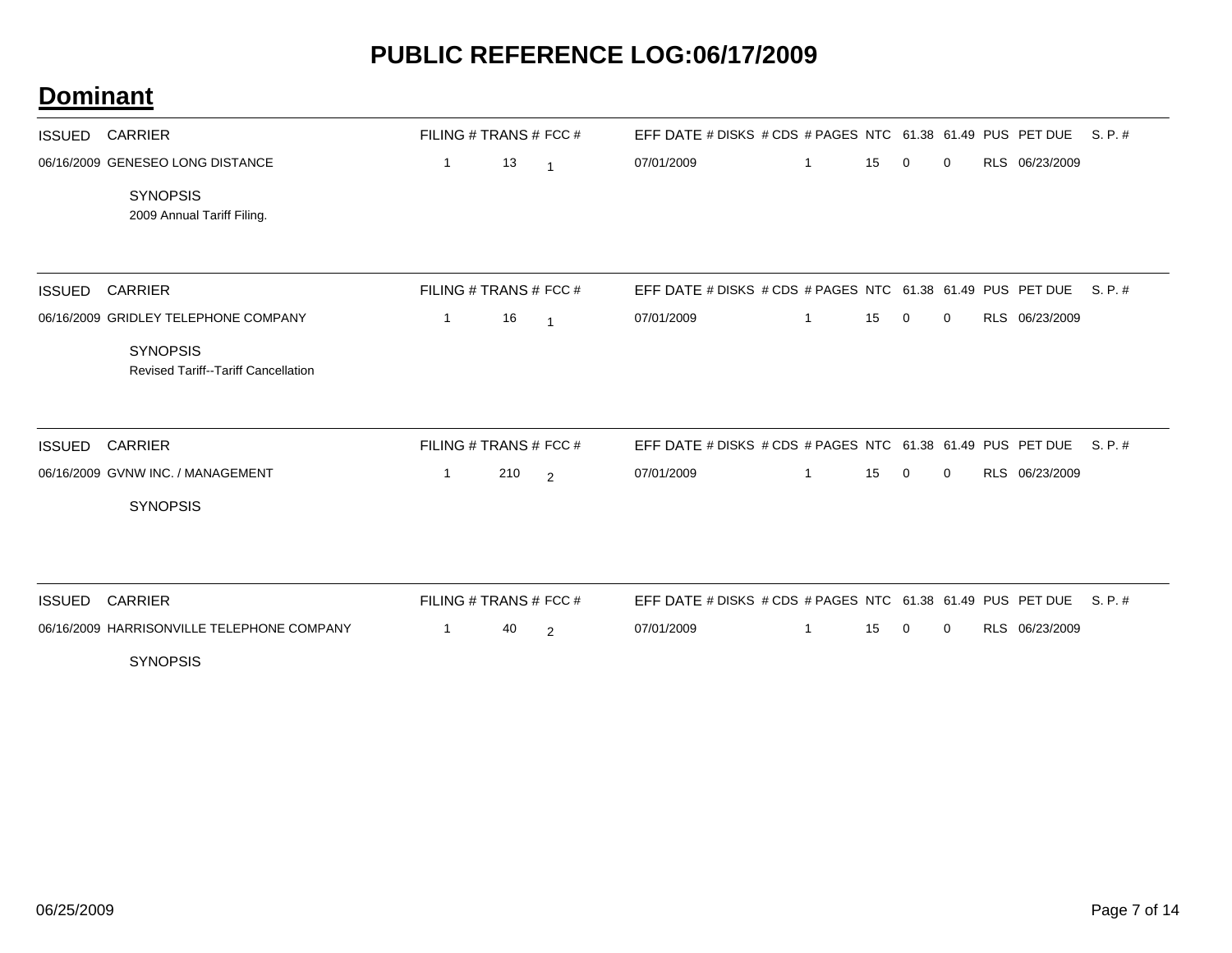| <b>ISSUED</b>    | <b>CARRIER</b>                                                                                                                | FILING # TRANS # FCC # |     |                   | EFF DATE # DISKS # CDS # PAGES NTC 61.38 61.49 PUS PET DUE |              |    |             |             |    |                | S.P.#   |
|------------------|-------------------------------------------------------------------------------------------------------------------------------|------------------------|-----|-------------------|------------------------------------------------------------|--------------|----|-------------|-------------|----|----------------|---------|
|                  | 06/16/2009 HAWAIIAN TELECOM, INC.                                                                                             | $\mathbf{1}$           | 49  | $\mathbf{1}$<br>2 | 07/01/2009                                                 | 1            |    | 0           | 0           | VJ | 06/23/2009     |         |
|                  | <b>SYNOPSIS</b><br><b>TRP</b>                                                                                                 |                        |     |                   |                                                            |              |    |             |             |    |                |         |
| <b>ISSUED</b>    | <b>CARRIER</b>                                                                                                                | FILING # TRANS # FCC # |     |                   | EFF DATE # DISKS # CDS # PAGES NTC 61.38 61.49 PUS PET DUE |              |    |             |             |    |                | S. P. # |
| 06/16/2009 ICORE | <b>SYNOPSIS</b><br>Revised bi-annual tariff.                                                                                  | $\mathbf{1}$           | 91  | 2                 | 07/01/2009                                                 | $\mathbf{1}$ | 15 | 0           | 0           |    | JWL 06/23/2009 |         |
| <b>ISSUED</b>    | <b>CARRIER</b>                                                                                                                | FILING # TRANS # FCC # |     |                   | EFF DATE # DISKS # CDS # PAGES NTC 61.38 61.49 PUS PET DUE |              |    |             |             |    |                | S. P. # |
|                  | 06/16/2009 ILLINOIS CONSOLIDATED TELEPHONE COMPANY<br><b>SYNOPSIS</b><br>ICTC Annual Tariff Filing with supporting documents. | 1                      | 142 | 2                 | 07/01/2009                                                 | $\mathbf{1}$ | 15 | $\mathbf 0$ | 0           |    | JWL 06/23/2009 |         |
| <b>ISSUED</b>    | <b>CARRIER</b>                                                                                                                | FILING # TRANS # FCC # |     |                   | EFF DATE # DISKS # CDS # PAGES NTC 61.38 61.49 PUS PET DUE |              |    |             |             |    |                | S. P. # |
|                  | 06/16/2009 IOWA TELECOMMUNICATIONS SERVICES, INC.<br><b>SYNOPSIS</b><br>2009 Annual Access Charge Filing.                     | 1                      | 74  | $\overline{1}$    | 07/01/2009                                                 | 1            | 15 | $\mathbf 0$ | $\mathbf 0$ | VJ | 06/23/2009     |         |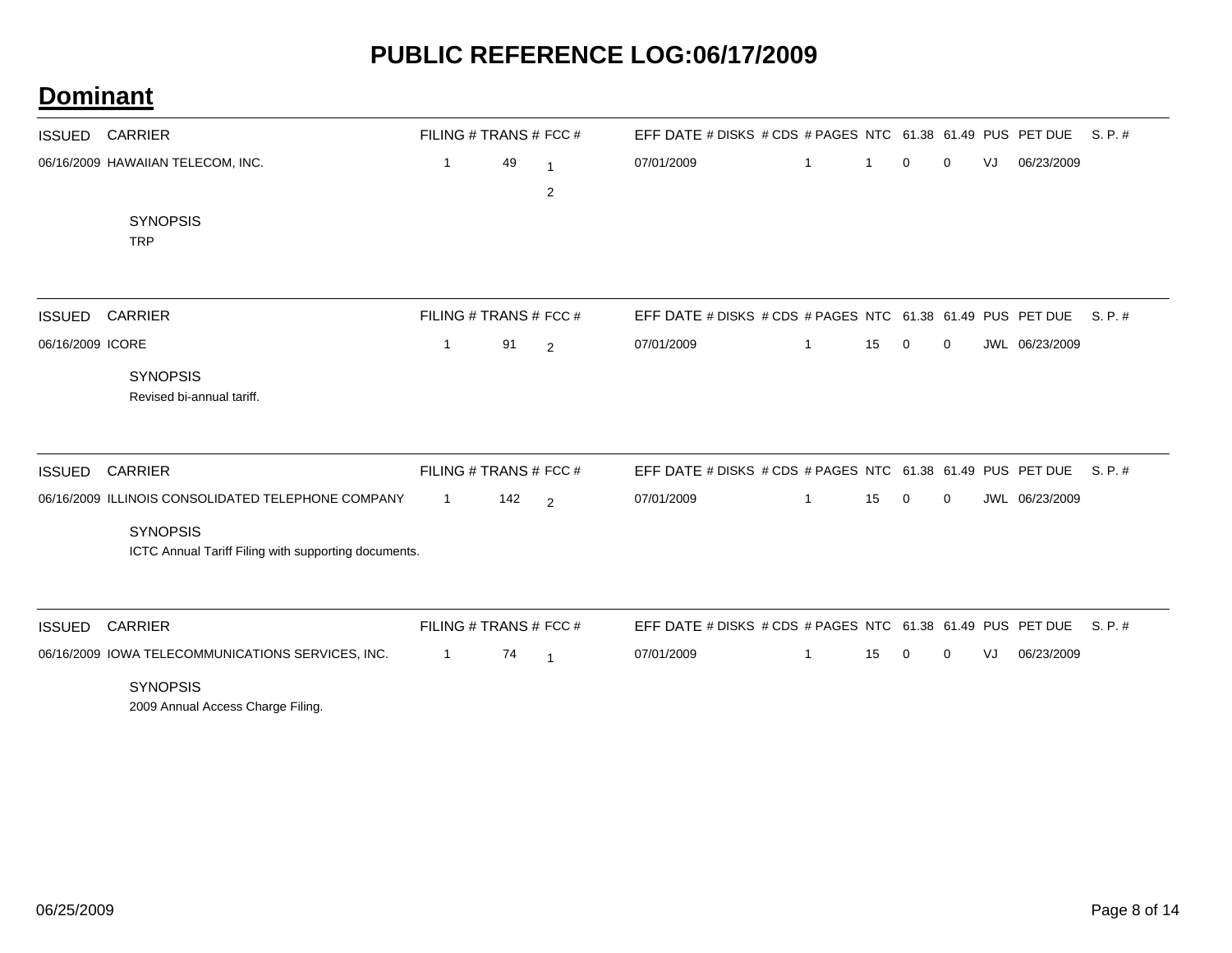| <b>ISSUED</b> | <b>CARRIER</b>                                      | FILING # TRANS # FCC # |      |                | EFF DATE # DISKS # CDS # PAGES NTC 61.38 61.49 PUS PET DUE |   |    |              |             |    |                | S.P.#   |
|---------------|-----------------------------------------------------|------------------------|------|----------------|------------------------------------------------------------|---|----|--------------|-------------|----|----------------|---------|
|               | 06/16/2009 JOHN STAURULAKIS, INC.                   | $\mathbf{1}$           | 146  | $\overline{1}$ | 07/01/2009                                                 | 1 | 15 | $\mathbf 0$  | 0           |    | ENG 06/23/2009 |         |
|               | <b>SYNOPSIS</b><br>2009 Annual Access Tariff Filing |                        |      |                |                                                            |   |    |              |             |    |                |         |
| <b>ISSUED</b> | <b>CARRIER</b>                                      | FILING # TRANS # FCC # |      |                | EFF DATE # DISKS # CDS # PAGES NTC 61.38 61.49 PUS PET DUE |   |    |              |             |    |                | S. P. # |
|               | 06/16/2009 MADISON RIVER TELEPHONE                  | 1                      | 29   | $\overline{1}$ | 07/01/2009                                                 | 1 | 15 | 0            | 0           |    | ENG 06/23/2009 |         |
|               | <b>SYNOPSIS</b><br>Price cap Conversion Filing.     |                        |      |                |                                                            |   |    |              |             |    |                |         |
| <b>ISSUED</b> | <b>CARRIER</b>                                      | FILING # TRANS # FCC # |      |                | EFF DATE # DISKS # CDS # PAGES NTC 61.38 61.49 PUS PET DUE |   |    |              |             |    |                | S. P. # |
|               | 06/16/2009 MICRONESIAN TELECOMMUNICATIONS CORP.     | 1                      | 9    | $\overline{1}$ | 07/01/2009                                                 |   | 15 | $\mathbf 0$  | 0           | VJ | 06/23/2009     |         |
|               | <b>SYNOPSIS</b>                                     |                        |      |                |                                                            |   |    |              |             |    |                |         |
| <b>ISSUED</b> | <b>CARRIER</b>                                      | FILING # TRANS # FCC # |      |                | EFF DATE # DISKS # CDS # PAGES NTC 61.38 61.49 PUS PET DUE |   |    |              |             |    |                | S. P. # |
|               | 06/16/2009 NATIONAL EXCHANGE CAR. ASSOC.            | -1                     | 1245 | 5              | 07/01/2009                                                 | 1 | 15 | $\mathbf{0}$ | $\mathbf 0$ |    | ENG 06/23/2009 |         |
|               | <b>SYNOPSIS</b><br>2009 Annual Filing.              |                        |      |                |                                                            |   |    |              |             |    |                |         |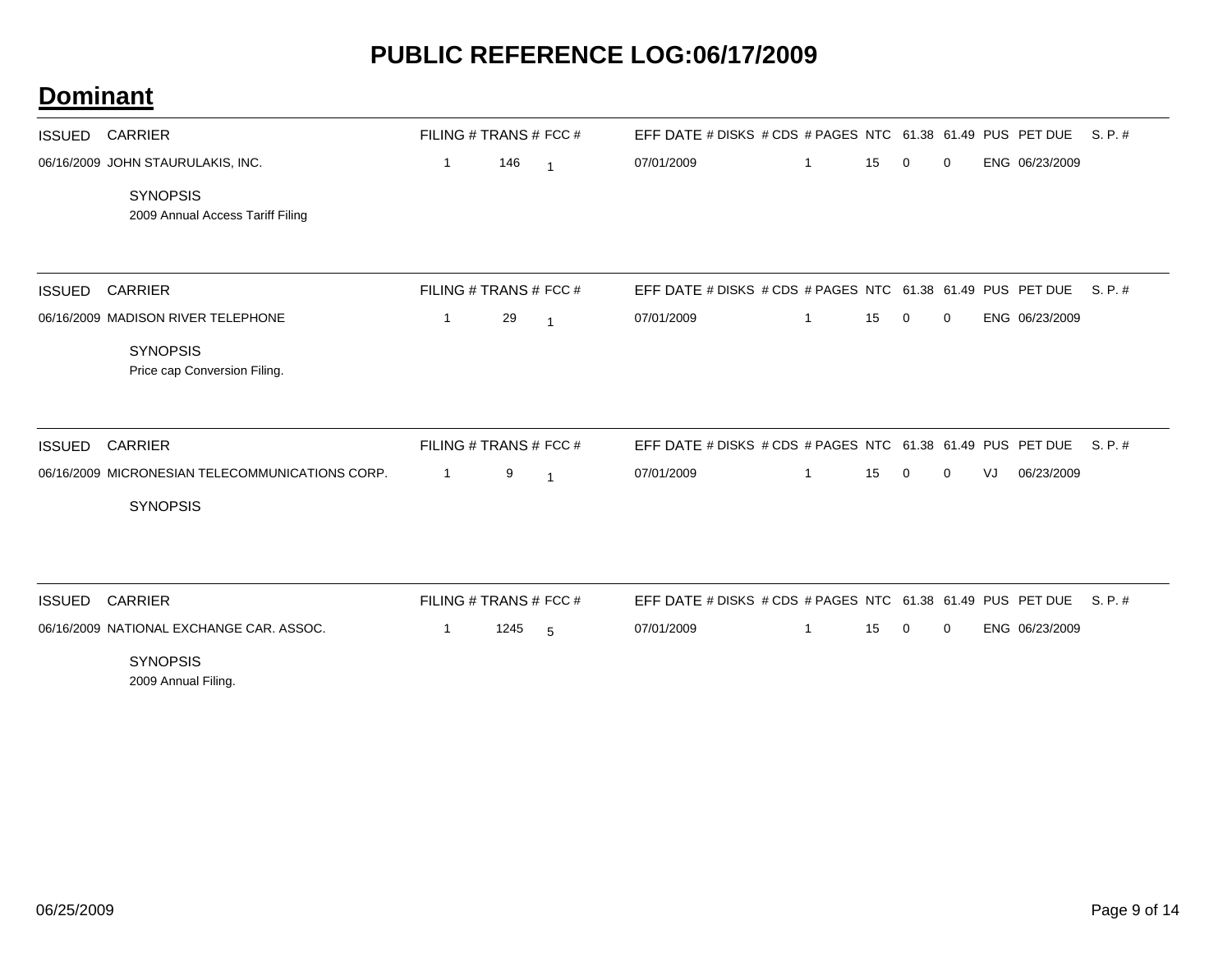#### **Dominant**

| <b>ISSUED</b> | <b>CARRIER</b>                                                                      | FILING # TRANS # FCC # |      |                | EFF DATE # DISKS # CDS # PAGES NTC 61.38 61.49 PUS PET DUE |   |              |             |             |            |                | S. P. # |
|---------------|-------------------------------------------------------------------------------------|------------------------|------|----------------|------------------------------------------------------------|---|--------------|-------------|-------------|------------|----------------|---------|
|               | 06/16/2009 NATIONAL EXCHANGE CAR, ASSOC.                                            | 1                      |      | N/A            | 06/17/2009                                                 | 1 | $\mathbf{1}$ | $\mathbf 0$ | 0           | <b>ENG</b> |                |         |
|               | <b>SYNOPSIS</b><br>Tariff Review Plan.                                              |                        |      |                |                                                            |   |              |             |             |            |                |         |
|               |                                                                                     |                        |      |                |                                                            |   |              |             |             |            |                |         |
| <b>ISSUED</b> | <b>CARRIER</b>                                                                      | FILING # TRANS # FCC # |      |                | EFF DATE # DISKS # CDS # PAGES NTC 61.38 61.49 PUS PET DUE |   |              |             |             |            |                | S. P. # |
|               | 06/16/2009 NATIONAL EXCHANGE CAR, ASSOC.                                            | $\mathbf 1$            | 1243 | $\overline{4}$ | 07/01/2009                                                 | 1 | 15           | $\mathbf 0$ | 0           |            | ENG 06/23/2009 |         |
|               | <b>SYNOPSIS</b><br>Interconection and Wire Center Information.                      |                        |      |                |                                                            |   |              |             |             |            |                |         |
| <b>ISSUED</b> | <b>CARRIER</b>                                                                      | FILING # TRANS # FCC # |      |                | EFF DATE # DISKS # CDS # PAGES NTC 61.38 61.49 PUS PET DUE |   |              |             |             |            |                | S. P. # |
|               | 06/16/2009 NATIONAL EXCHANGE CAR, ASSOC.                                            | $\mathbf 1$            | 1244 | - 5            | 07/01/2009                                                 |   | 15           | $\Omega$    | 0           |            | ENG 06/23/2009 |         |
|               | <b>SYNOPSIS</b><br>Addtions and miscellaneous changes to the listings of companies. |                        |      |                |                                                            |   |              |             |             |            |                |         |
| <b>ISSUED</b> | <b>CARRIER</b>                                                                      | FILING # TRANS # FCC # |      |                | EFF DATE # DISKS # CDS # PAGES NTC 61.38 61.49 PUS PET DUE |   |              |             |             |            |                | S. P. # |
|               | 06/16/2009 NEVADA BELL TELEPHONE COMPANY                                            | 1.                     | 199  | $\overline{1}$ | 07/01/2009                                                 |   | 15           | 0           | $\mathbf 0$ |            | JWL 06/23/2009 |         |
|               | <b>SYNOPSIS</b>                                                                     |                        |      |                |                                                            |   |              |             |             |            |                |         |

NBTC is submitting the 2009 Annual Access Tariff Filing in accordance with the Bureau's Order DA 09-684, In the Matter of Material to be Filed in support of 2009 Annual Access Tariff Filings, (Tariff Review Plan) , released March 26, 2009 and Order DA 0-683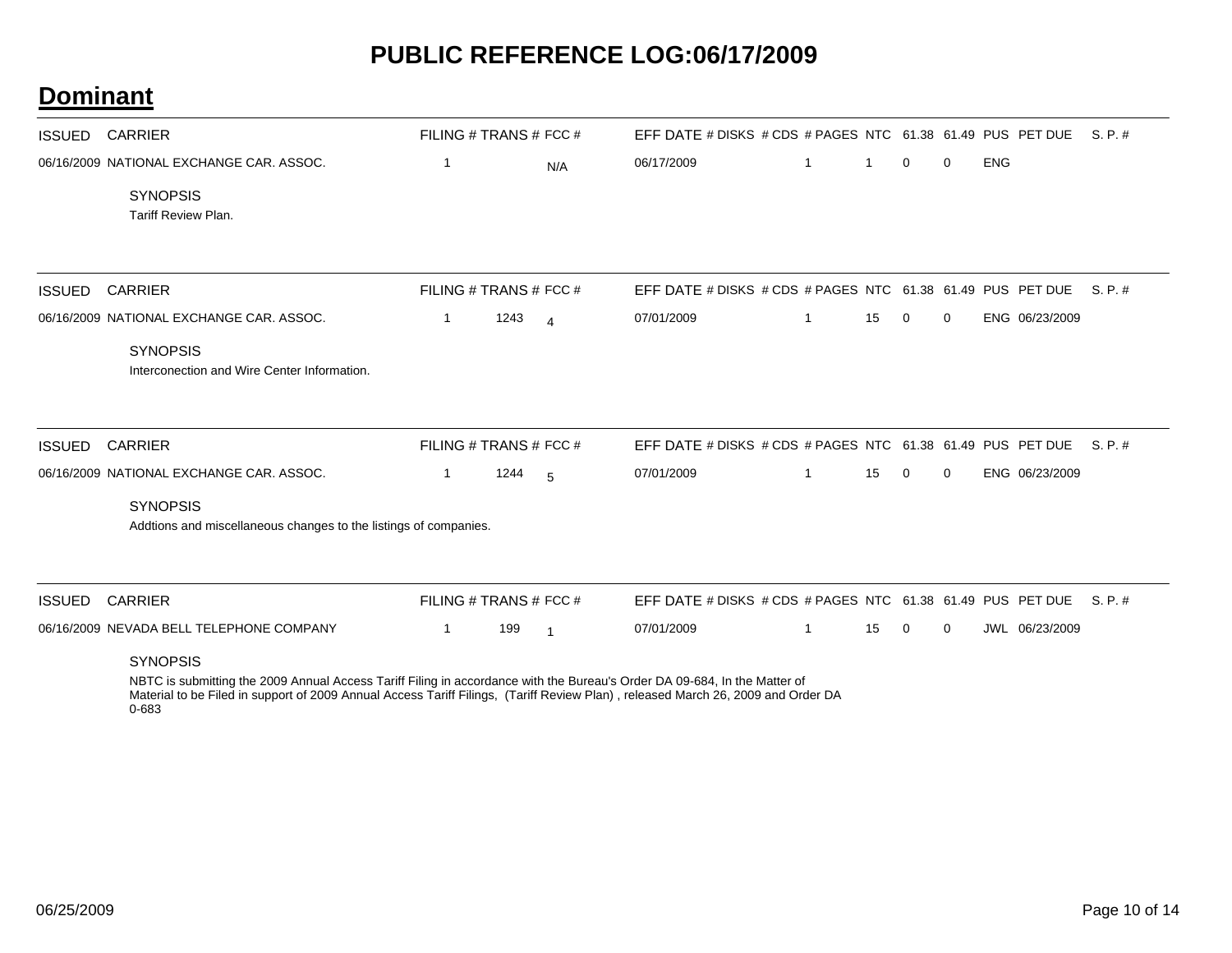| <b>ISSUED</b> | <b>CARRIER</b>                                                                                                                                                                                                                                                                                  | FILING # TRANS # FCC # |     |                | EFF DATE # DISKS # CDS # PAGES NTC 61.38 61.49 PUS PET DUE |    |    |             |             |            |                | $S. P. \#$ |
|---------------|-------------------------------------------------------------------------------------------------------------------------------------------------------------------------------------------------------------------------------------------------------------------------------------------------|------------------------|-----|----------------|------------------------------------------------------------|----|----|-------------|-------------|------------|----------------|------------|
|               | 06/16/2009 PACIFIC BELL TELEPHONE COMPANY                                                                                                                                                                                                                                                       | 1                      | 416 | $\overline{1}$ | 07/01/2009                                                 |    | 15 | 0           | $\mathbf 0$ |            | SCF 06/23/2009 |            |
|               | <b>SYNOPSIS</b><br>PBTC is submitting the 20009 Annual Access Tariff Filing in accordance with the Bureau's Order, DA 09-684 In the Matter of<br>Material to be Filed in support of 2009 Annual Access Tariff Filings, (Tariff Review Plan), released March 26, 2009 and Order DA<br>$0 - 683.$ |                        |     |                |                                                            |    |    |             |             |            |                |            |
| <b>ISSUED</b> | <b>CARRIER</b>                                                                                                                                                                                                                                                                                  | FILING # TRANS # FCC # |     |                | EFF DATE # DISKS # CDS # PAGES NTC 61.38 61.49 PUS PET DUE |    |    |             |             |            |                | S. P. #    |
|               | 06/16/2009 PUERTO RICO TELEPHONE CO.                                                                                                                                                                                                                                                            | 1                      |     | N/A            | 06/17/2009                                                 | -1 | 1  | $\mathbf 0$ | $\mathbf 0$ | <b>JWL</b> |                |            |
|               | <b>SYNOPSIS</b><br>Tariff Review plan.                                                                                                                                                                                                                                                          |                        |     |                |                                                            |    |    |             |             |            |                |            |
| <b>ISSUED</b> | <b>CARRIER</b>                                                                                                                                                                                                                                                                                  | FILING # TRANS # FCC # |     |                | EFF DATE # DISKS # CDS # PAGES NTC 61.38 61.49 PUS PET DUE |    |    |             |             |            |                | $S.P.$ #   |
|               | 06/16/2009 QWEST CORPORATION                                                                                                                                                                                                                                                                    | 1                      | 400 | -1             | 07/01/2009                                                 | -1 | 15 | $\mathbf 0$ | $\mathbf 0$ |            | ENG 06/23/2009 |            |
|               | <b>SYNOPSIS</b><br>2009 Annual Access Charge Tariff Filing ; 3rd Qtr USF Rate Adjustment                                                                                                                                                                                                        |                        |     |                |                                                            |    |    |             |             |            |                |            |
| <b>ISSUED</b> | <b>CARRIER</b>                                                                                                                                                                                                                                                                                  | FILING # TRANS # FCC # |     |                | EFF DATE # DISKS # CDS # PAGES NTC 61.38 61.49 PUS PET DUE |    |    |             |             |            |                | S. P. #    |
|               | 06/16/2009 SMITHVILLE TELEPHONE CO.                                                                                                                                                                                                                                                             | 1                      | 12  | - 1            | 07/01/2009                                                 | 1  | 15 | 0           | 0           |            | JWL 06/23/2009 |            |
|               | <b>SYNOPSIS</b><br><b>Transmittal Letter 12</b>                                                                                                                                                                                                                                                 |                        |     |                |                                                            |    |    |             |             |            |                |            |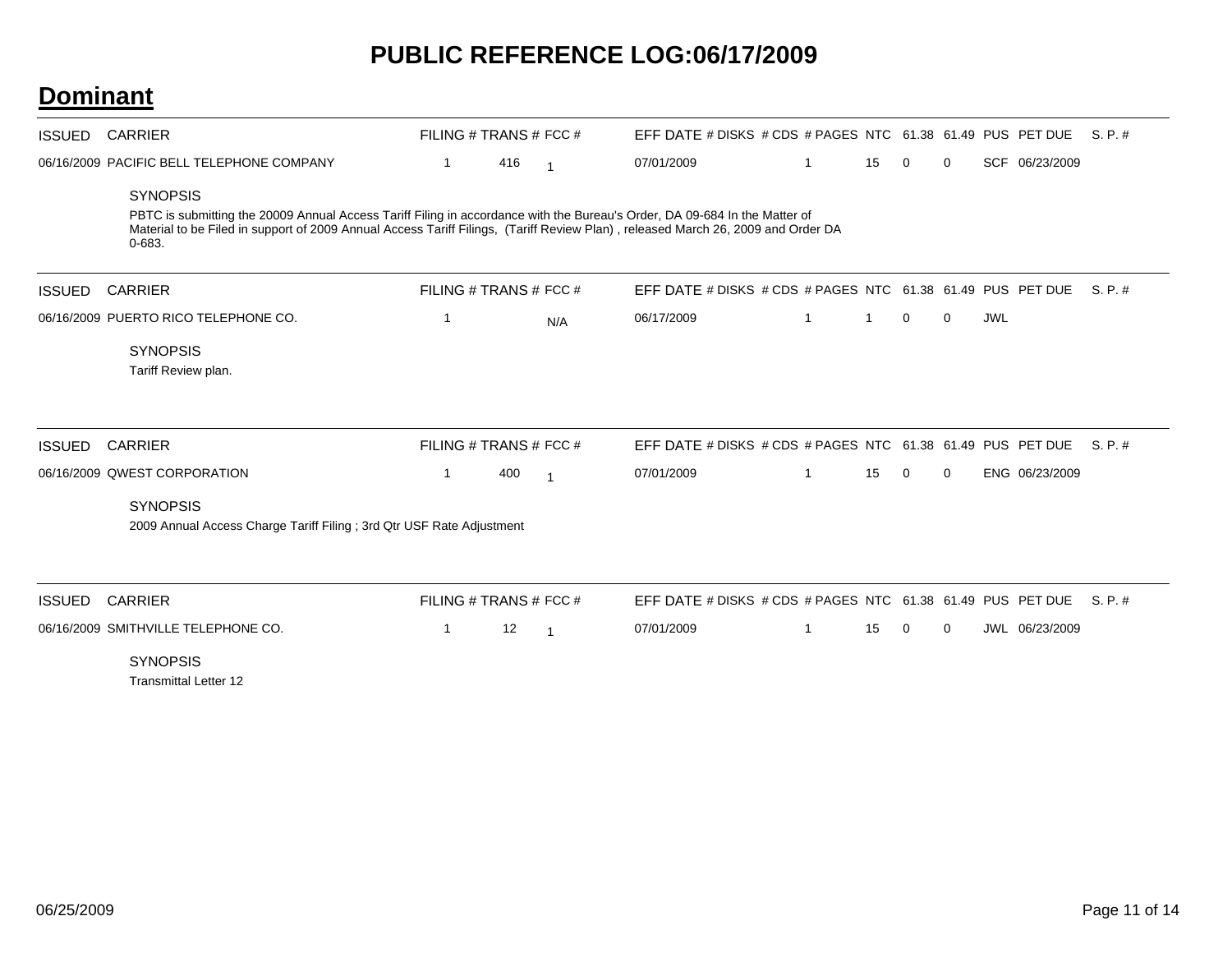#### **Dominant**

| <b>ISSUED</b> | <b>CARRIER</b>                                                                                                                                                                                                                                                                                 |    | FILING # TRANS # FCC # |     | EFF DATE # DISKS # CDS # PAGES NTC 61.38 61.49 PUS PET DUE |    |             |             |            |                | S. P. #  |
|---------------|------------------------------------------------------------------------------------------------------------------------------------------------------------------------------------------------------------------------------------------------------------------------------------------------|----|------------------------|-----|------------------------------------------------------------|----|-------------|-------------|------------|----------------|----------|
|               | 06/16/2009 SOUTHERN NEW ENGLAND TELEPHONE                                                                                                                                                                                                                                                      | -1 | 985                    | 39  | 07/01/2009                                                 | 15 | $\mathbf 0$ | $\mathbf 0$ |            | SCF 06/23/2009 |          |
|               | <b>SYNOPSIS</b><br>SNET is submitting the 2009 Annual Access Tariff Filing in accordance with the Bureau's Order DA 09-684, In the Matter of<br>Material to be Filed in Support of 2009 Annual Access Tariff Filings, (Tariff Review Plan), released March 26, 2009 and Order DA<br>$0 - 683.$ |    |                        |     |                                                            |    |             |             |            |                |          |
| <b>ISSUED</b> | <b>CARRIER</b>                                                                                                                                                                                                                                                                                 |    | FILING # TRANS # FCC # |     | EFF DATE # DISKS # CDS # PAGES NTC 61.38 61.49 PUS PET DUE |    |             |             |            |                | S. P. #  |
|               | 06/16/2009 SOUTHWESTERN BELL TELE. CO.                                                                                                                                                                                                                                                         | 1  | 3282                   | 73  | 07/01/2009                                                 | 1  | $\mathbf 0$ | $\mathbf 0$ |            | JWL 06/23/2009 |          |
|               | <b>SYNOPSIS</b><br>SWBT is submitting the 2009 Annual Access Tariff Filing in accordance with the Bureau's Oder DA 09-684, In the Matter of<br>Material to be Filed in support of 2009 Annual Access Tariff Filings, (Tariff Review Plan), March 26, 2009 and Order DA 09-68                   |    |                        |     |                                                            |    |             |             |            |                |          |
| <b>ISSUED</b> | <b>CARRIER</b>                                                                                                                                                                                                                                                                                 |    | FILING # TRANS # FCC # |     | EFF DATE # DISKS # CDS # PAGES NTC 61.38 61.49 PUS PET DUE |    |             |             |            |                | $S.P.$ # |
|               | 06/16/2009 TELEPHONE UTILITIES EXCHANGE CARRIER ASSO<br><b>SYNOPSIS</b><br>Price Cap Conversion Filing.                                                                                                                                                                                        |    | 188                    | 2   | 07/01/2009                                                 | 15 | 0           | $\mathbf 0$ |            | ENG 06/23/2009 |          |
| <b>ISSUED</b> | <b>CARRIER</b>                                                                                                                                                                                                                                                                                 |    | FILING # TRANS # FCC # |     | EFF DATE # DISKS # CDS # PAGES NTC 61.38 61.49 PUS PET DUE |    |             |             |            |                | S. P. #  |
|               | 06/16/2009 TELEPHONE UTILITIES EXCHANGE CARRIER ASSO<br><b>SYNOPSIS</b>                                                                                                                                                                                                                        |    | 199                    | N/A | 06/17/2009                                                 |    | $\Omega$    | $\Omega$    | <b>ENG</b> |                |          |

Price Cap Conversion-Tariff Revision.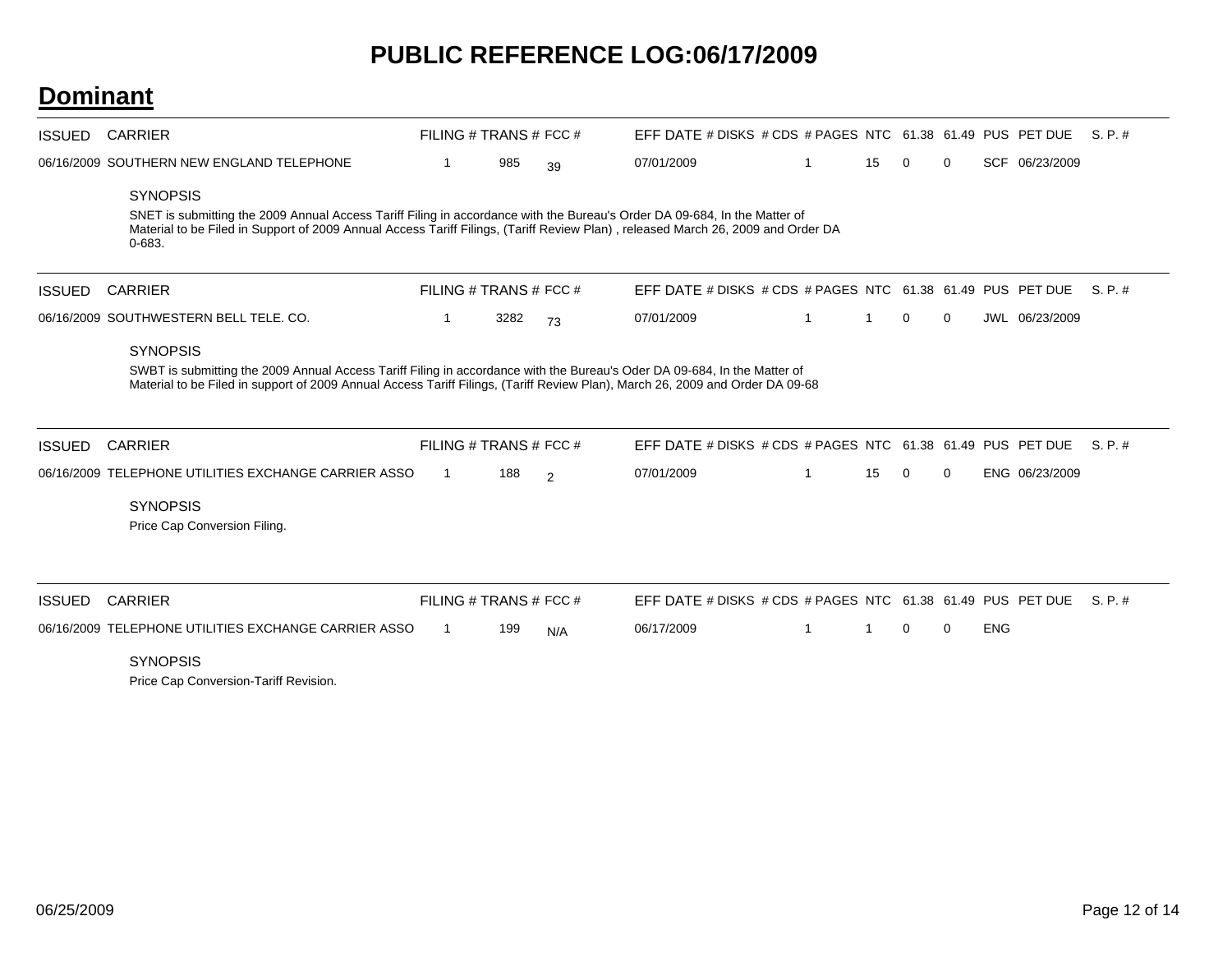| <b>ISSUED</b> | <b>CARRIER</b>                                                                                                                                                                                                                                                                                                                               | FILING # TRANS # FCC #                 |      |                                  | EFF DATE # DISKS # CDS # PAGES NTC 61.38 61.49 PUS PET DUE S. P. #       |    |    |             |             |            |                |         |
|---------------|----------------------------------------------------------------------------------------------------------------------------------------------------------------------------------------------------------------------------------------------------------------------------------------------------------------------------------------------|----------------------------------------|------|----------------------------------|--------------------------------------------------------------------------|----|----|-------------|-------------|------------|----------------|---------|
|               | 06/16/2009 THE FAIRPOINT TELEPHONE COMPANIES<br><b>SYNOPSIS</b><br>Transmittal No.10 - Annual Access Tariff Filing for the FairPoint Telephone Companies. This filing includes the revised access<br>tariff pages to reflect the 3rd quarter Federal Universal Service Fund rates, pursuant to FCC's Public Notice, DA 09-1322, CC<br>Docke. | $\mathbf{1}$                           |      | N/A                              | 06/17/2009                                                               | -1 | -1 | 0           | $\mathbf 0$ | <b>JWL</b> |                |         |
| <b>ISSUED</b> | <b>CARRIER</b>                                                                                                                                                                                                                                                                                                                               | FILING # TRANS # FCC #                 |      |                                  | EFF DATE # DISKS # CDS # PAGES NTC 61.38 61.49 PUS PET DUE               |    |    |             |             |            |                | S.P.#   |
|               | 06/16/2009 TRI-COUNTY TELEPHONE ASSOCIATION<br><b>SYNOPSIS</b><br>Annual Access Tariff Filing.                                                                                                                                                                                                                                               | $\mathbf 1$                            | 10   | $\overline{1}$                   | 07/01/2009                                                               | 1  | 1  | $\mathbf 0$ | $\Omega$    | VJ         | 06/23/2009     |         |
| <b>ISSUED</b> | <b>CARRIER</b><br>06/16/2009 UNION TELEPHONE COMPANY<br><b>SYNOPSIS</b>                                                                                                                                                                                                                                                                      | FILING # TRANS # FCC #<br>$\mathbf{1}$ | 78   | 2                                | EFF DATE # DISKS # CDS # PAGES NTC 61.38 61.49 PUS PET DUE<br>07/01/2009 | 1  | 1  | 0           | $\mathbf 0$ |            | RLS 06/23/2009 | S.P.#   |
| <b>ISSUED</b> | Revised Access Tariff.<br><b>CARRIER</b>                                                                                                                                                                                                                                                                                                     | FILING # TRANS # FCC #                 |      |                                  | EFF DATE # DISKS # CDS # PAGES NTC 61.38 61.49 PUS PET DUE               |    |    |             |             |            |                | S. P. # |
|               | 06/16/2009 VERIZON TELEPHONE COMPANIES<br><b>SYNOPSIS</b>                                                                                                                                                                                                                                                                                    | $\mathbf{1}$                           | 1021 | $\overline{1}$<br>11<br>14<br>16 | 07/01/2009                                                               | -1 | 15 | $\mathbf 0$ | $\mathbf 0$ |            | JWL 06/23/2009 |         |
|               | Annual Access Filing. PUS: JWL/ENG/VJ                                                                                                                                                                                                                                                                                                        |                                        |      |                                  |                                                                          |    |    |             |             |            |                |         |